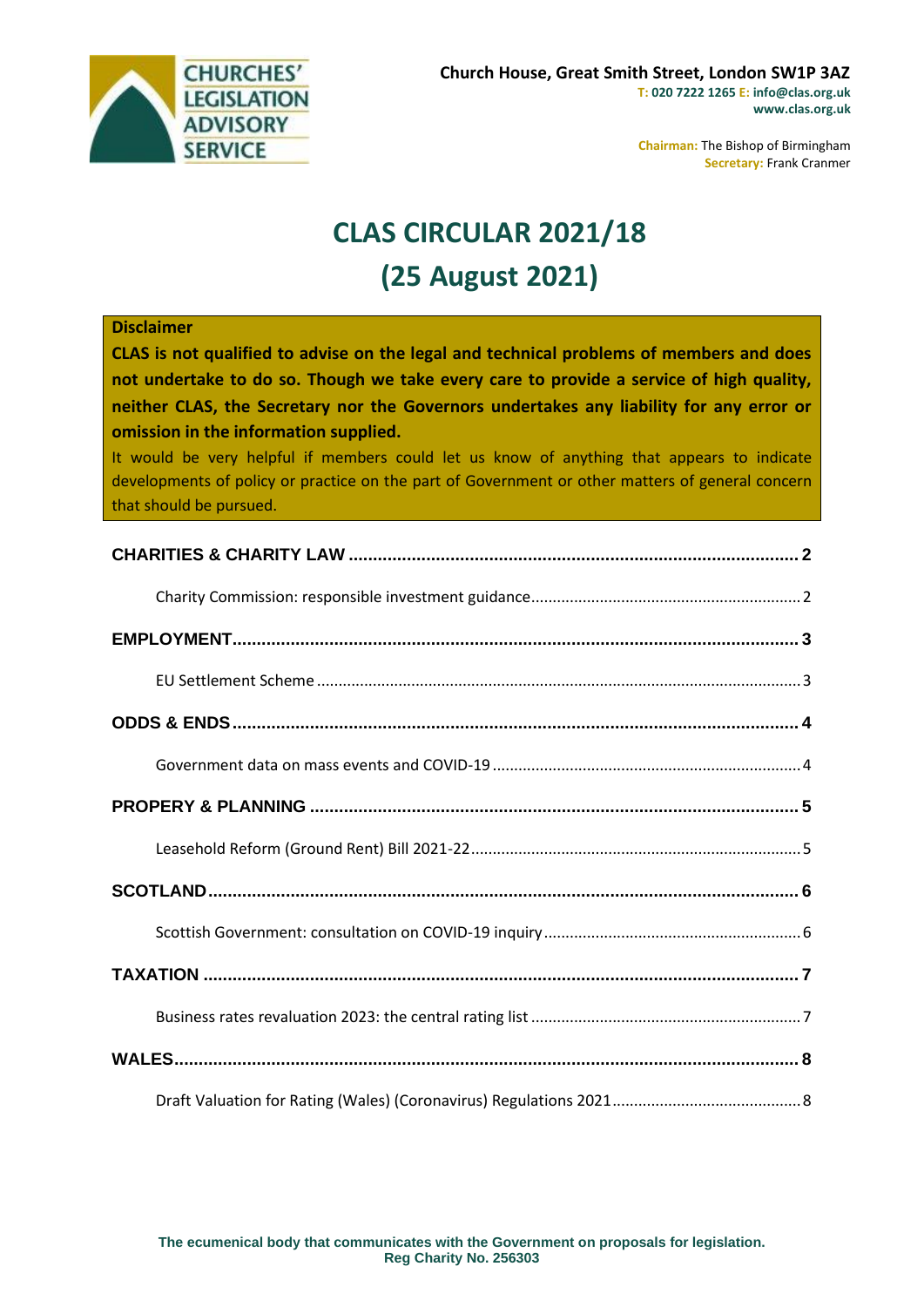## <span id="page-1-0"></span>**CHARITIES & CHARITY LAW**

### <span id="page-1-1"></span>**Charity Commission: responsible investment guidance**

**For information**

The Charity Commission is currently analysing the responses to the public consultation on its responsible investment guidance, to which there were 211 responses.

During the consultation, two charities were granted permission to bring a case relating to responsible investment to the High Court. They are seeking clarification of the law and there will be a court hearing in 2022. Because the court's decision may affect the Commission's final guidance, it will not be published until the court has given its judgement. There is a summary of the responses [here.](https://www.gov.uk/government/consultations/charity-responsible-investment-guidance/public-feedback/summary-of-consultation-responses)

[Source: Charity Commission, 18 August]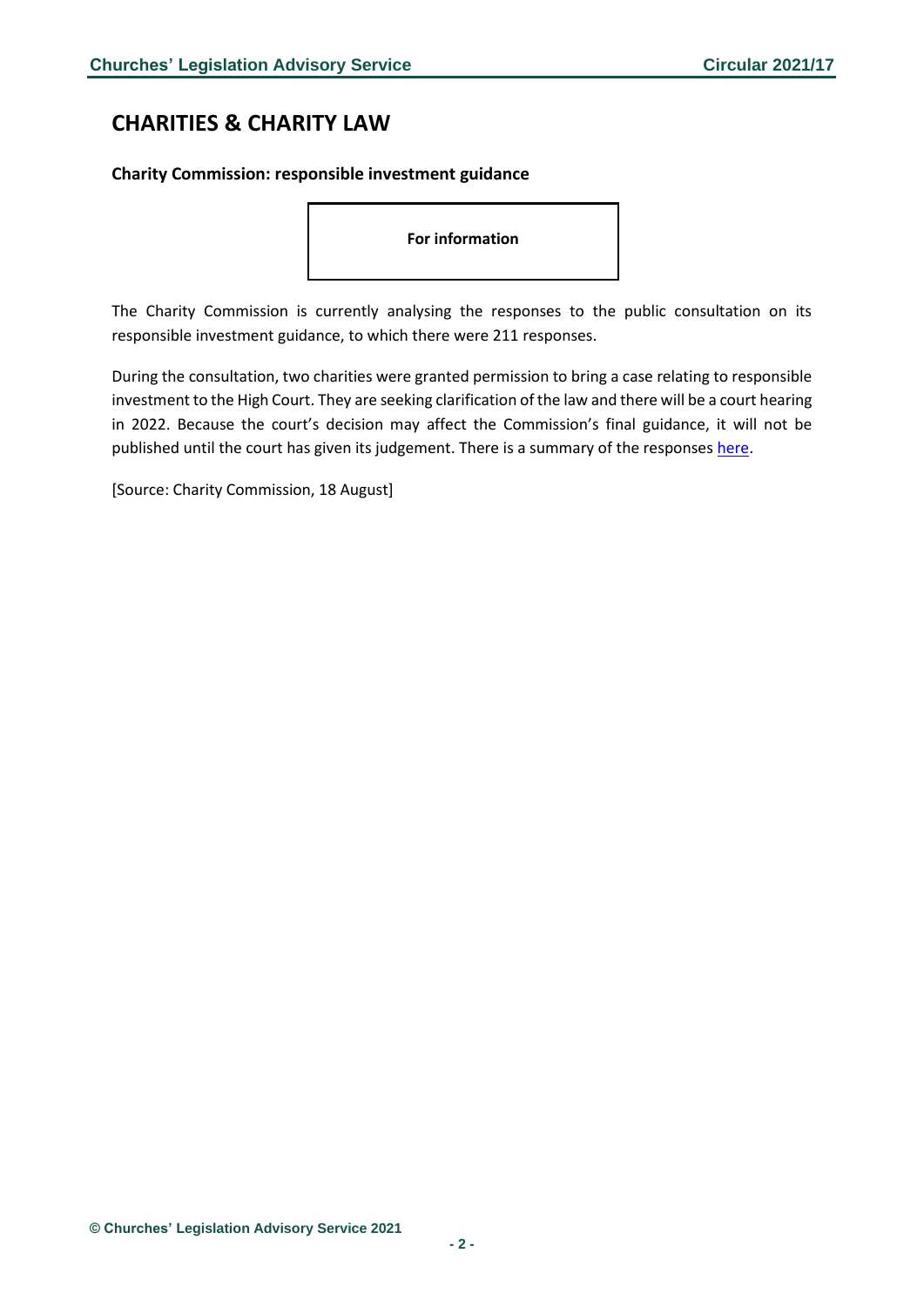### <span id="page-2-0"></span>**EMPLOYMENT**

### <span id="page-2-1"></span>**EU Settlement Scheme**

**For information**

The EU Settlement Scheme officially closed for applications on **30 June 2021**. From 1 July 2021, all EU, EEA and Swiss nationals will need to have immigration status in the UK to live and work. So what's next? - [an explainer](https://bateswells.co.uk/2021/08/eu-settlement-scheme-what-to-do-if-youve-missed-the-deadline/#employers) from Bates Wells.

[Source: Bates Wells, 10 August]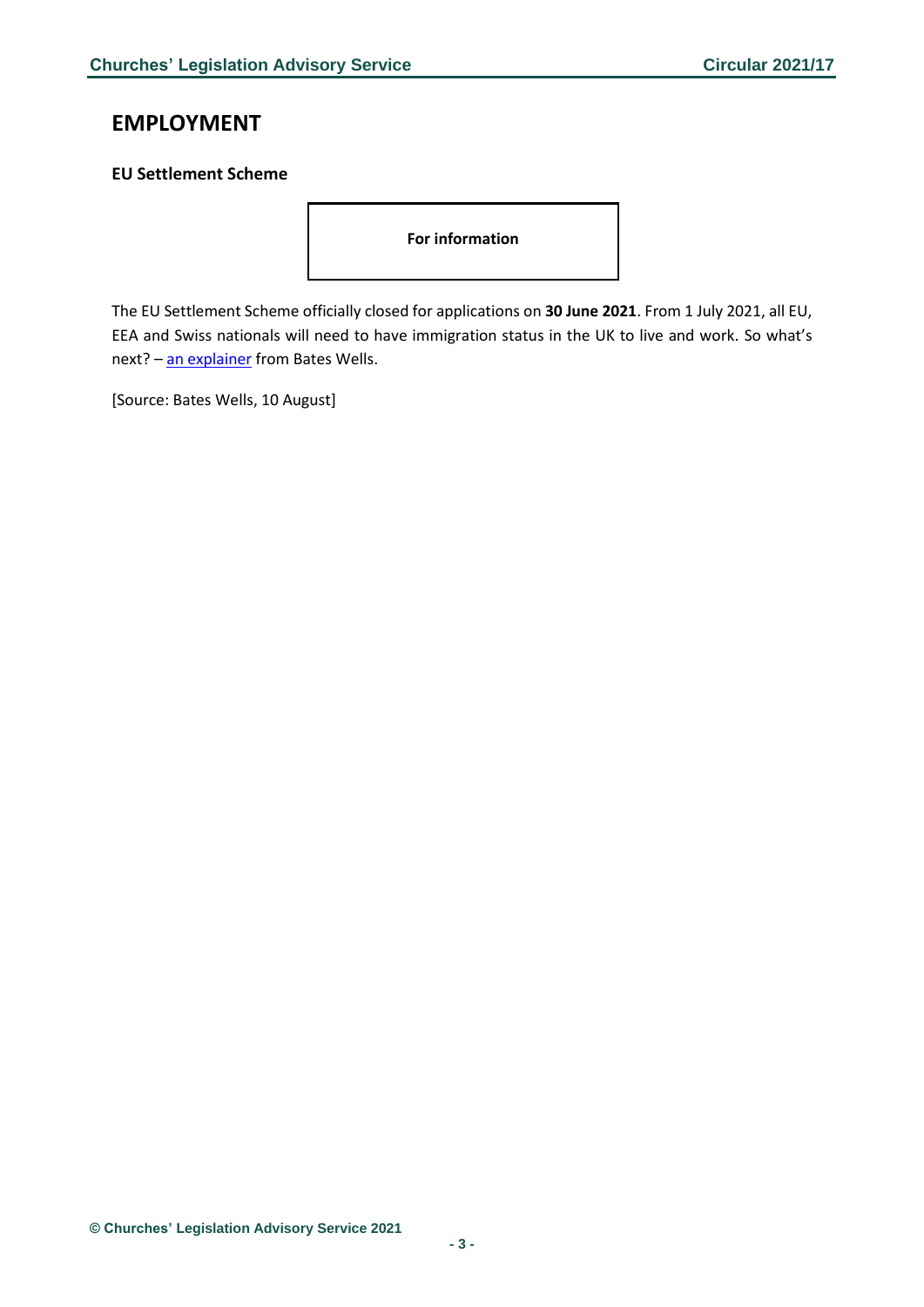### <span id="page-3-0"></span>**ODDS & ENDS**

#### <span id="page-3-1"></span>**Government data on mass events and COVID-19**

**For information**

The Government has **announced** that data across all Event Research Programme (ERP) phases show that cases of COVID-19 observed in and around events were in line with, or below, community prevalence. The announcement notes that "a cautious approach should be taken at unstructured events involving attendees being in close proximity for extended periods of time, when spectators are at high-density pinch points at venues, when travelling to and from events, and when mixing indoors before, during and after events" – but it still urges people to get vaccinated.

[Source: DCMS, 20 August]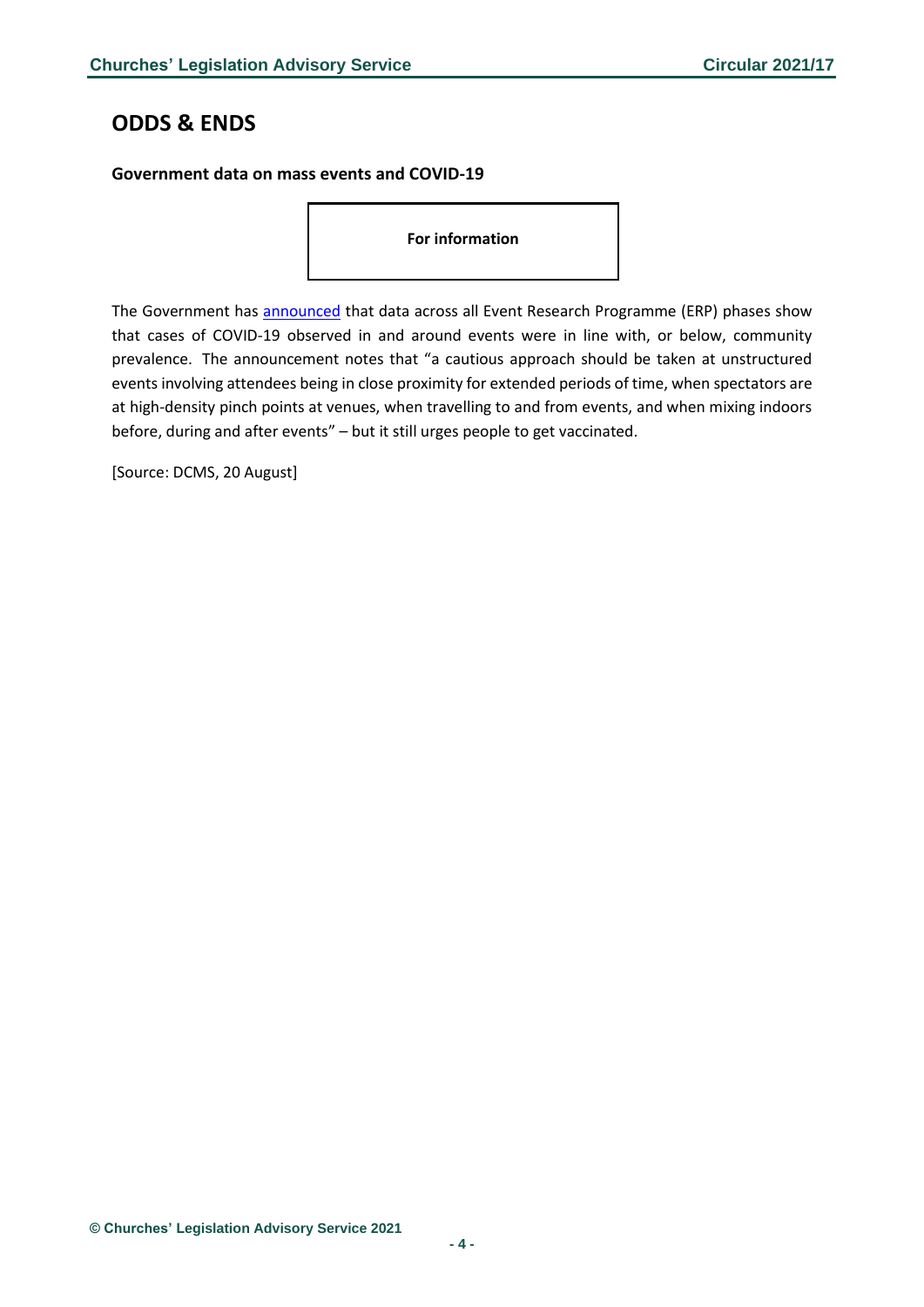### <span id="page-4-0"></span>**PROPERY & PLANNING**

### <span id="page-4-1"></span>**Leasehold Reform (Ground Rent) Bill 2021-22**

**For information**

The House of Commons Library has [published](https://commonslibrary.parliament.uk/research-briefings/cbp-9236/?utm_source=HOC+Library+-+Research+alerts&utm_campaign=512d8b5ada-EMAIL_CAMPAIGN_2021_08_07_08_00&utm_medium=email&utm_term=0_a9da1c9b17-512d8b5ada-103579521&mc_cid=512d8b5ada&mc_eid=4f1a0992e5) a briefing on the Leasehold Reform (Ground Rent) Bill 2021-22. The briefing outlines the main provisions of the Bill and the key issues raised during its consideration in the House of Lords to date.

[Source: House of Commons Library, 6 August]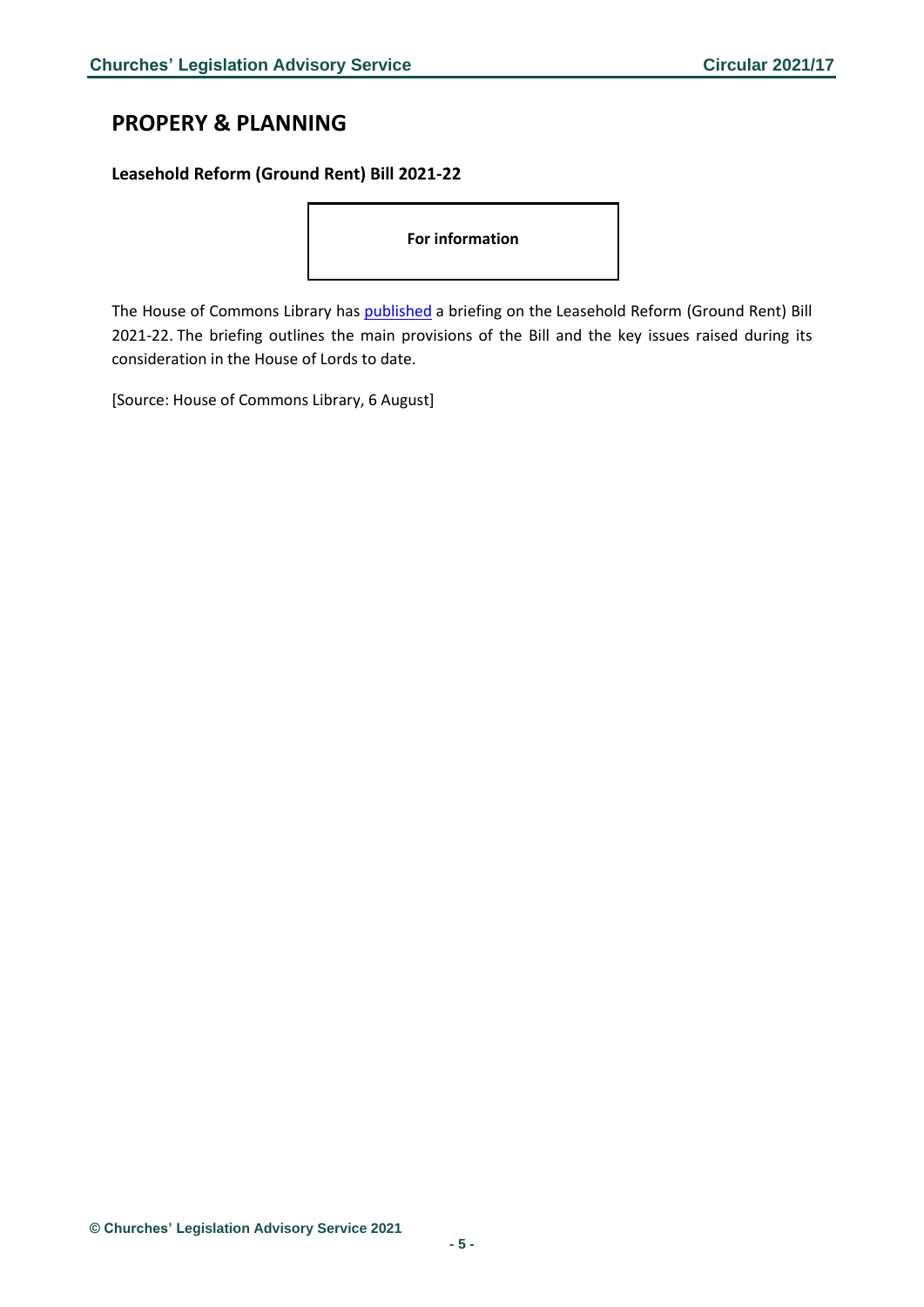## <span id="page-5-0"></span>**SCOTLAND**

#### <span id="page-5-1"></span>**Scottish Government: consultation on COVID-19 inquiry**

**For information and possibly for action**

The Scottish Government has [announced](https://www.gov.scot/publications/covid-19-inquiry/) a judge-led public inquiry under the Inquiries Act 2005 into its handling of the COVID-19 pandemic to be set up by the end of the year and is consulting on the suggested approach. Comments should be e-mailed to:

[COVID-19publicinquirysetupteam@gov.scot](mailto:COVID-19publicinquirysetupteam@gov.scot) by **30 September**.

We don't believe that this is an issue on which CLAS can offer an opinion, but member Churches with congregations in Scotland may want to express a view.

[Source: Scottish Government, 26 August]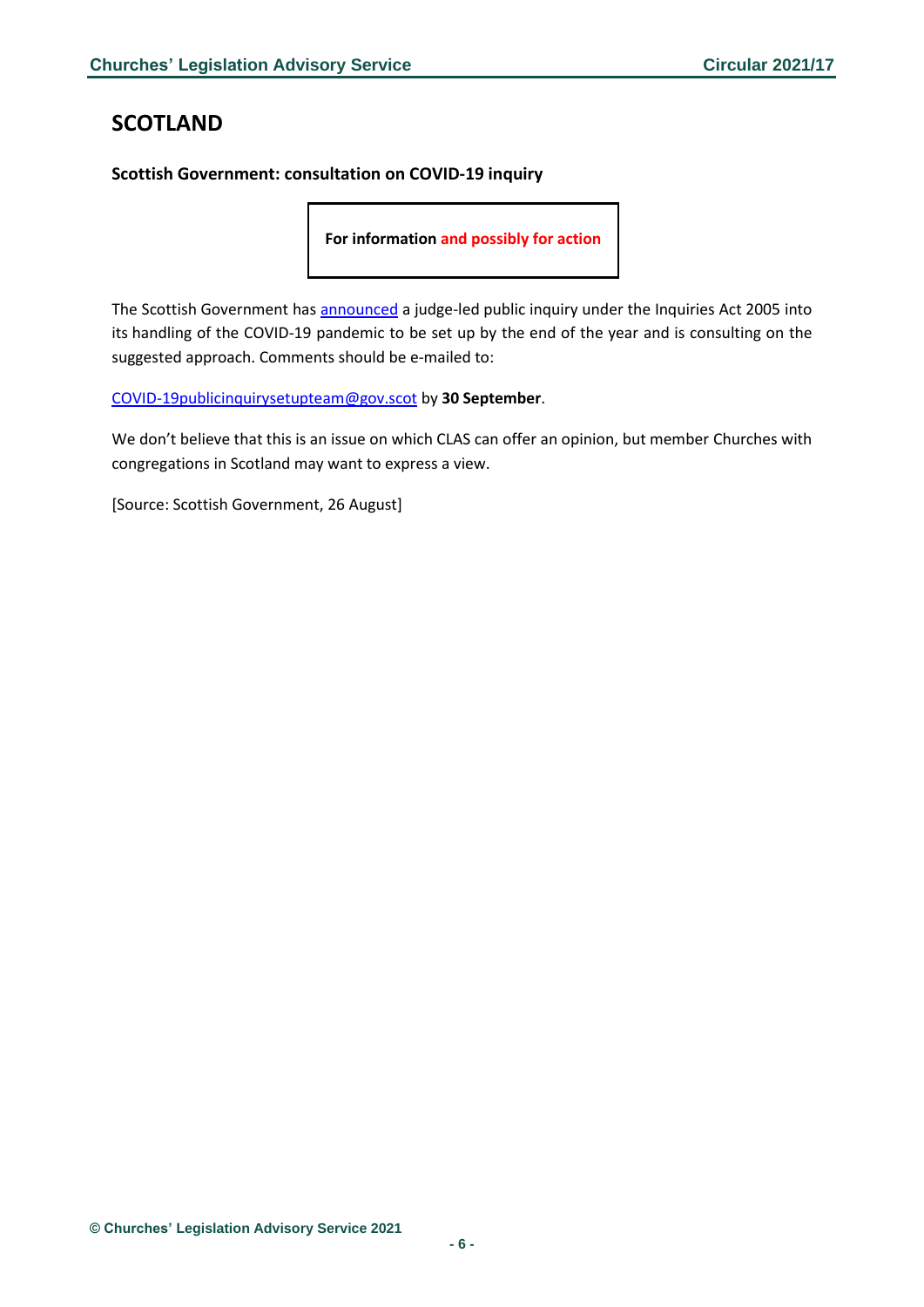### <span id="page-6-0"></span>**TAXATION**

<span id="page-6-1"></span>**Business rates revaluation 2023: the central rating list**

**For information and possibly for action**

MHCLG has [published](https://www.gov.uk/government/consultations/business-rates-revaluation-2023-the-central-rating-list?utm_medium=email&utm_campaign=govuk-notifications&utm_source=f215effb-ad77-4fb1-bfad-0e22d9014787&utm_content=daily) a consultation, closing on **8 November**, on changes to the central rating list for the 2023 business rates revaluation. The consultation document proposes that for the 2023 business rates revaluation certain assessments currently on local rating lists should be moved to the central list.

[Source: MHCLG, 16 August]